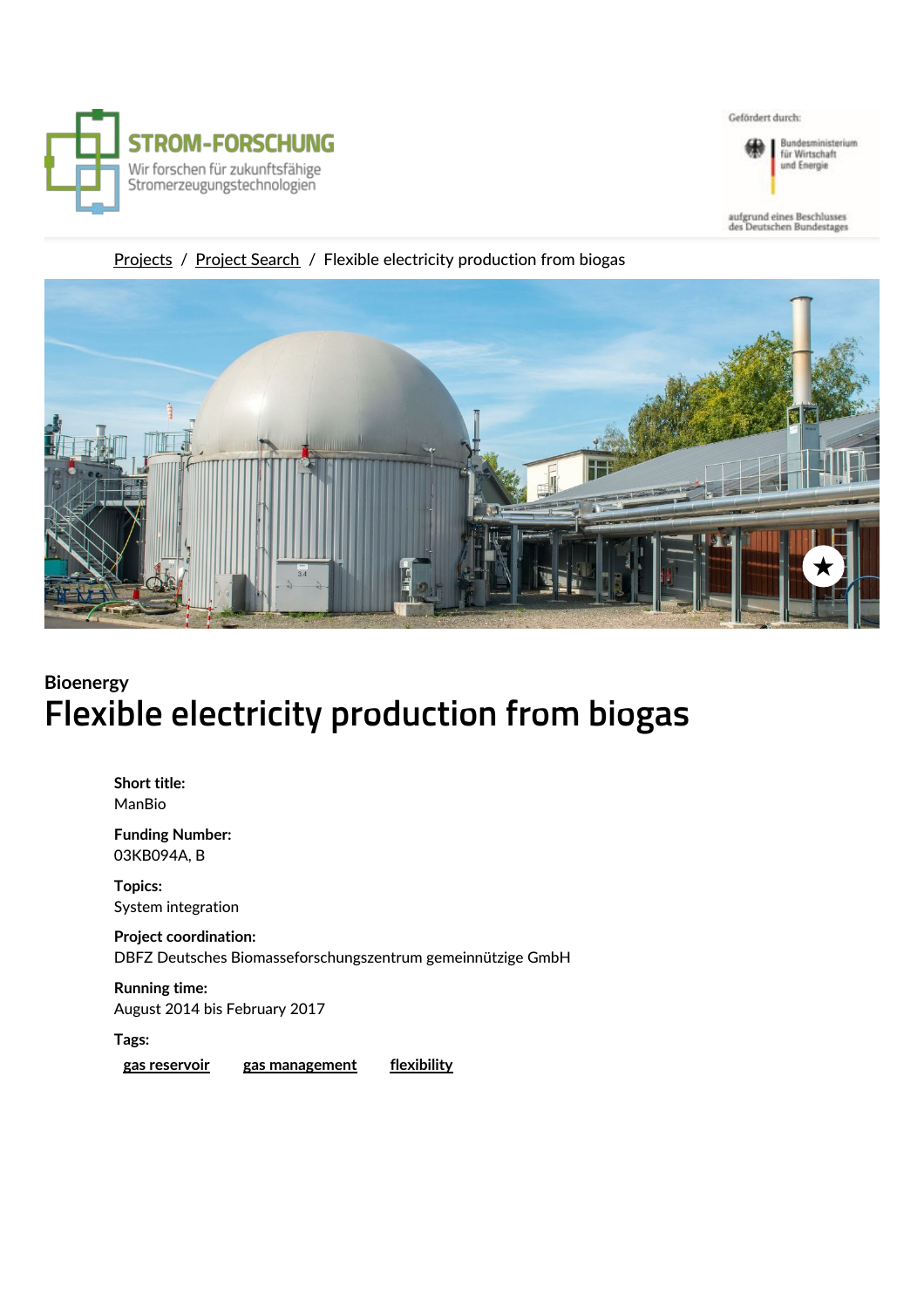# **QUINTESSENCE**

- **Flexibilisation of the electricity production from biogas with a simultaneous increase in efficiency**
- **Research teams are developing a storage model and, based on this, a forecasting model for the filling level under different weather conditions**
- **Biogas production and electricity generation can be precisely monitored and controlled with new gas holder management systems**
- **Recommended actions for plant operation)**

Compensating supply fluctuations will prove vital in future electricity grids utilising high proportions of wind and solar power. A demand-led generation of electricity from biogas can contribute to this. Researchers are developing new systems and software for biogas plants that enable flexible operation. These precisely monitor and control the biogas production and electricity generation. The aim is to precisely coordinate these processes and make optimum use of storage capacities.

## **Project context**

The flexible generation of electricity from biogas is an important component in the future energy supply for balancing intermittent energy sources. At the biogas plant site, it is possible to decouple the gas production and conversion using appropriate storage capacities and controlling the biogas production. Integrated gas management, which makes the best possible use of the existing storage capacity, can make a considerable contribution to improving system services and avoiding emissions and flare losses. The planned project is to technically improve gas storage systems – in particular the storage level measurement – and integrate them into the process control system for biogas plants in order to upgrade them for growing energy requirement profiles. The further developed systems can also be implemented in the future at a large number of existing biogas plants with different gas storage systems and thus also contribute to significantly reducing operational emissions.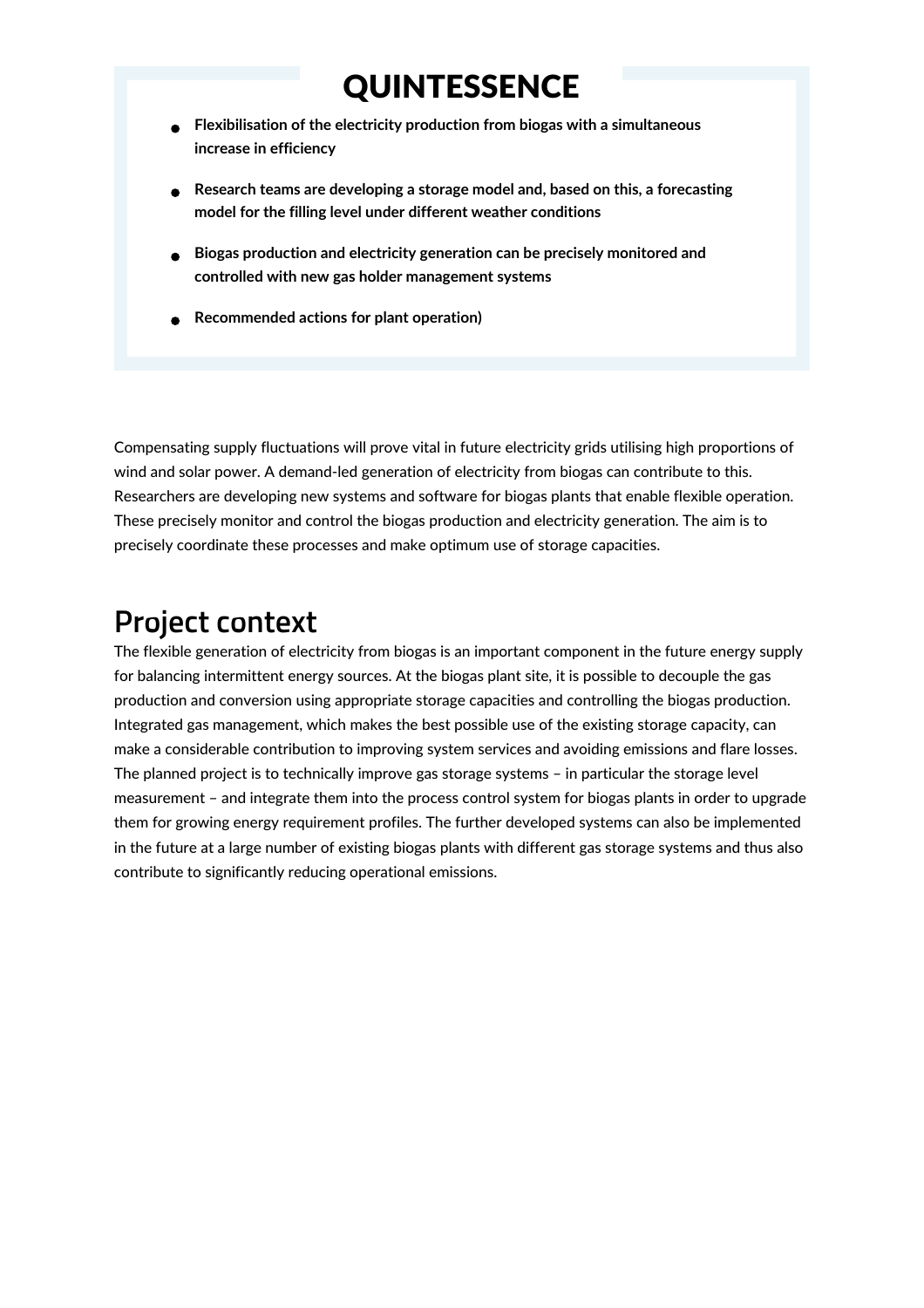### **Minimising gas losses**

Biogas plants in Germany primarily utilise double-membrane gas holders. According to the 2016 DBFZ operator survey, these account for around 62 per cent of the overall number of holders. These gas holders with an integrated design sit directly on the digester. The researchers focussed their investigations on these widely used storage systems, which also offer favourable properties in combined usage.

If there are unsuitable internal pressure conditions when operating several gas holders in combination, the net gas storage capacity is not fully utilised and the gas holders are not sufficiently filled. It is therefore advisable to take appropriate measures to adjust the internal gas storage pressure, for example by means of adjustable support air blowers.

For operation, the shortest possible pipes with the largest possible cross-section and few bends offer ideal conditions. If several gas holders are to be filled and the pipe periphery experiences high pressure losses, it may be necessary to interpose a gas compressor.

The aim of gas management is to prevent biogas losses and emissions and to render usable as much storage volume as possible as a buffer between the gas production and utilisation. Biogas losses resulting from protecting gas holders against over-/under-pressure can be avoided without additional components by simply adjusting the operation. During normal operation the gas holder should be operated at a filling level of around 50 per cent and, for example, not be technically full before sunrise. The available storage capacity is optimised through technical improvements to the plant, for example by integrating support air blowers that are frequency-controlled using measurement technology. Further refinement is achieved by using a model that enables the filling level of the gas holder to be precisely forecast and thus predictively regulated.



## **Research focus**

In the "ManBio" research project, research teams worked on technically improving systems for measuring the filling level of gas holders. The researchers integrated these in the process control system for the biogas plant. As an initial step they collected extensive data on the technical status of gas holder and filling level measurement systems. The researchers also recorded process data such as gas production rates, gas consumption, temperature and air pressure. They used this data to better predict the behaviour of the gas production process chain as well as gas holder capacities, gas holder filling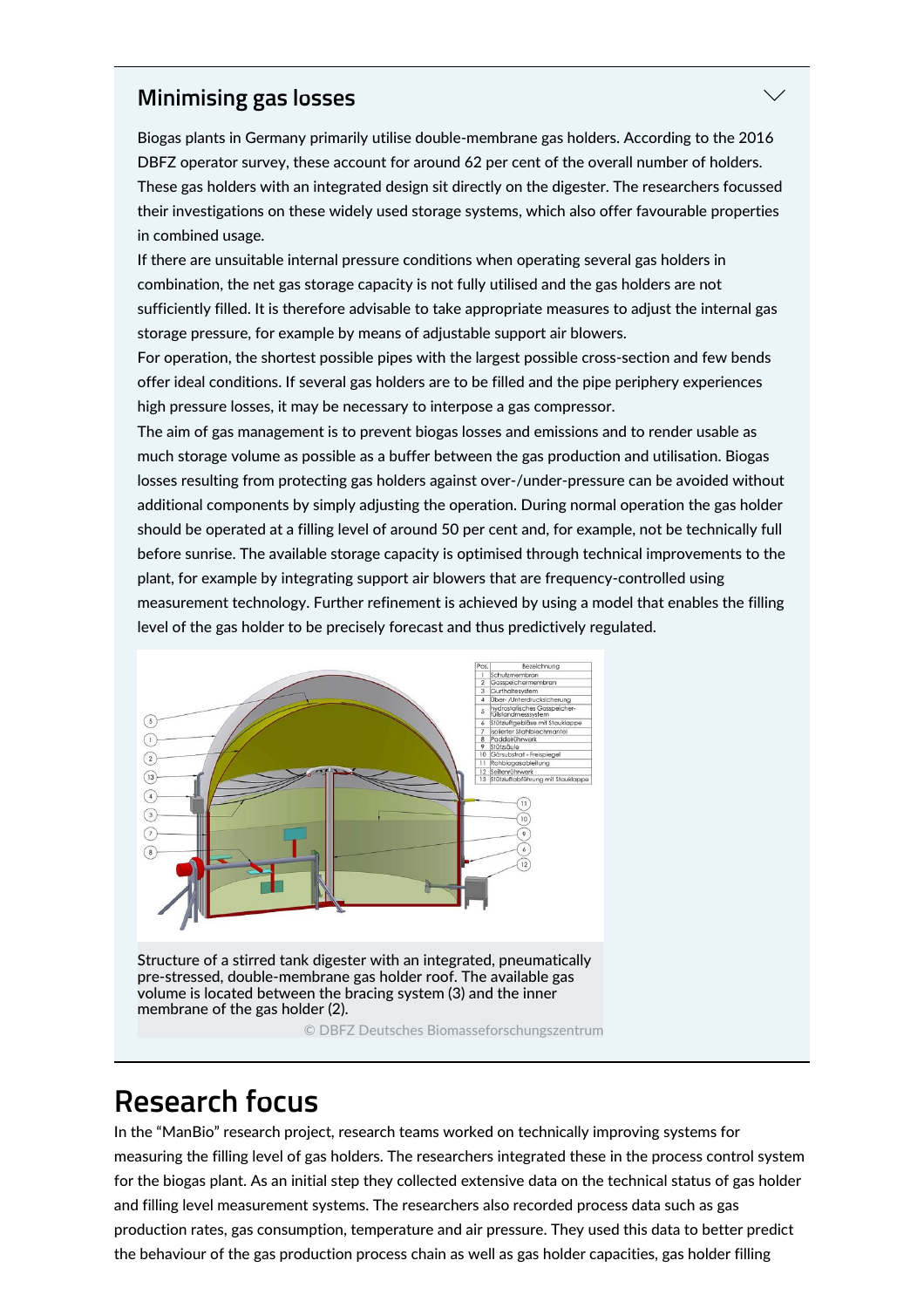levels and consumption rates.

Based on this the researchers developed a gas holder model and, derived from this, a model for forecasting the filling levels under different weather conditions. The model can use current weather data and gas holder internal temperatures. To measure the level even more accurately, they modified a rope length method and used two hydrostatic pressure measurement methods in parallel. The researchers tested this process on a research biogas plant belonging to the German Biomass Research Centre and a further biogas plant maintained by the practice partner.



© DBFZ Deutsches Biomasseforschungszentrum

Effects of pressure and temperature variations on the available gas holder capacity. A temperature of 30 degrees Celsius in the gas holder (dotted line) enables 23 per cent more biogas to be stored than with the 60 degrees Celsius variant (solid line).



© DBFZ Deutsches Biomasseforschungszentrum

Gas holder filling level measuring systems significantly reduce total greenhouse gas emissions. If the methane emissions resulting from over-/under-pressure protection and leaks are prevented, the emissions from biogas plants drop to just under 35 grams of CO2 equivalent per kilowatt of electricity.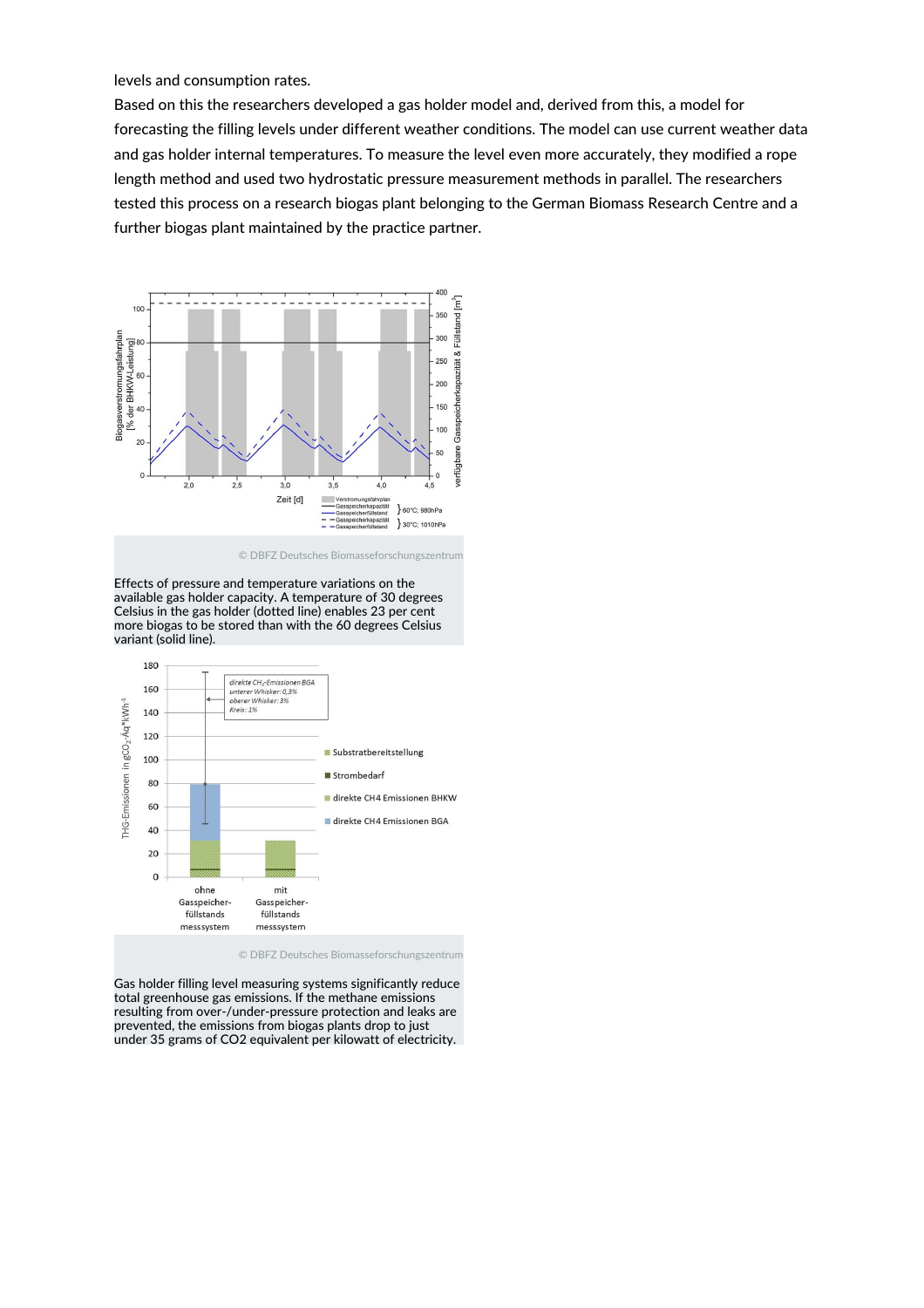

## **Results**

The research teams identified potential errors and showed how to avoid them. They developed recommendations for practical plant operation. The researchers summarised the most important aspects in three specific recommendations:

- The procedure for accurately measuring the filling level must be suitable for the respective storage type. In the case of pneumatically pre-stressed, double membrane gas holders with support air blowers and air vanes, a suitable method is to record the shape of the gas holder's internal membrane using rope length or hydrostatic pressure measuring with a water level. As the internal pressure in these gas holders remains constant above the entire filling level range, the method occasionally used in practice of measuring the internal pressure of the gas holder is not suitable.
- The gas storage system must be able to compensate for unavoidable filling level fluctuations during normal operation, which are caused, for example, by weather events, feeding fluctuations or the failure of components such as the CHP unit. Over- and under-pressure events must be avoided. This can be achieved by the filling level-controlled operation of a secondary gas load, such as an emergency flare stack. If over-pressure events occur, the cause must be ascertained and eliminated in order to stop unwanted emissions.
- The demand-led provision of raw biogas increases the requirements on storage systems: the storage volume should be fully available. To ensure optimal use of the net gas storage capacity, a controllable exchange of raw biogas between the gas holders and the conversion units must be ensured when several holders are interlinked. Control is facilitated by measuring and actively configuring all internal pressures within the integrated gas holders, for example using adjustable support air blowers.

# **Practical transfer**

#### **Forecasting models for flexible operation**

A Fuzzy Logic Expert System developed by the Awite project partner now also covers the gas and CHP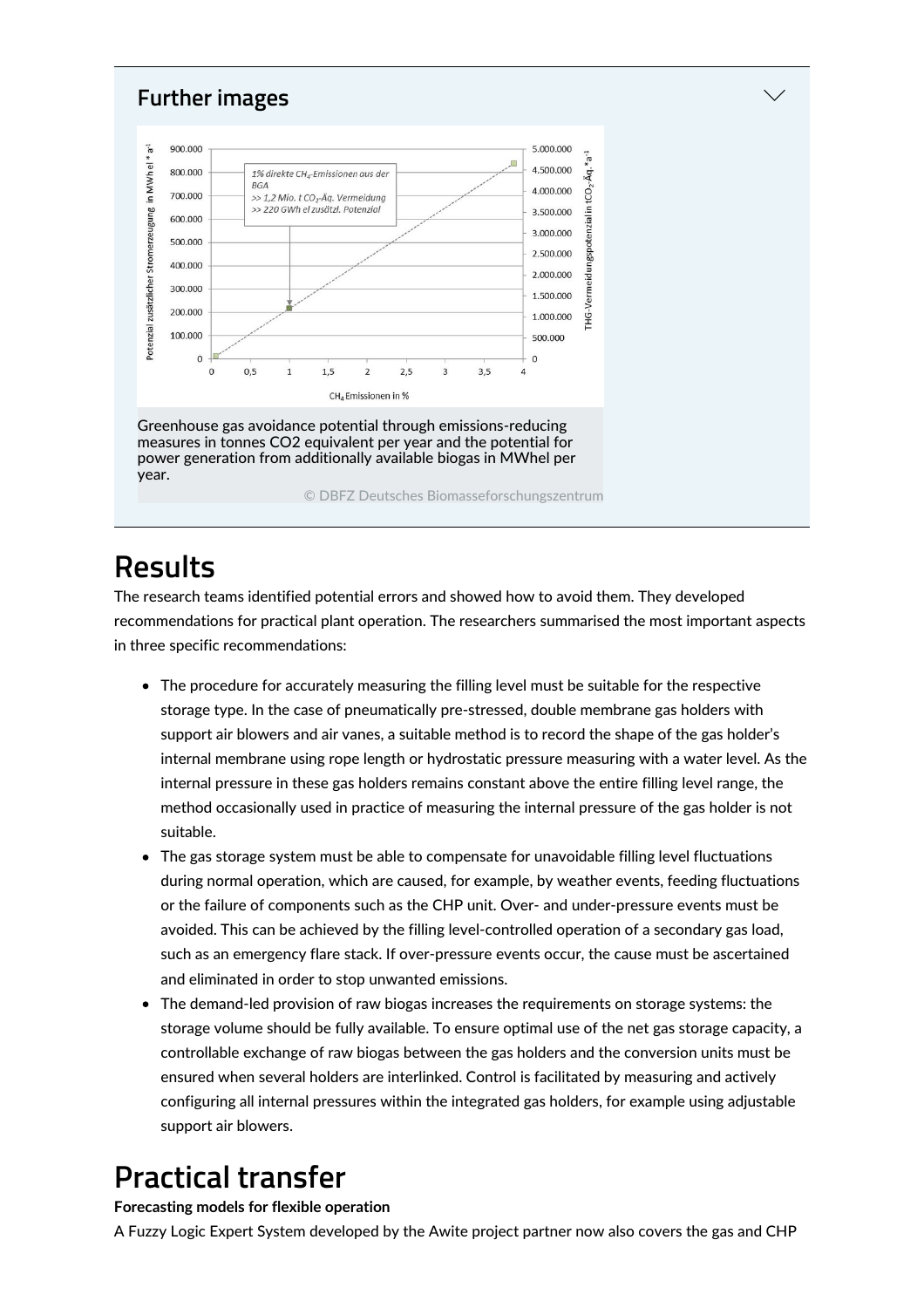management.

The researchers are planning to expand this system to provide overall plant control. The forecasting model uses current weather data from the German Weather Service. This will also enable more flexible feeding; the system then reduces the substrate input, for example at higher temperatures. Mathias Stur, project manager at the German Biomass Research Centre, was conferred the German agricultural industry's Biogas Innovation Award in 2017 for the research work on improving gas management in biogas plants.

Last updated: 01.07.2018

| <b>CONTACT PERSON FOR THE PROJECT</b> |  |  |  |
|---------------------------------------|--|--|--|
|                                       |  |  |  |

| Ά | Mathias Stur |  |
|---|--------------|--|
|   |              |  |

 $\circled{8}$  +49(0)341 2434-527

DBFZ Deutsches Biomasseforschungszentrum gemeinnützige GmbH

Torgauer Straße 116

04347 Leipzig

- $\Box$  [www.dbfz.de](http://www.dbfz.de)
- Dr.-Ing. Ernst Murnleitner
- $\circledS$  +49(0)8761-72162-18
- Awite Bioenergie GmbH Grünseiboldsdorfer Weg 5

85416 Langenbach

[7] [www.awite.de](http://www.awite.de)

#### **ADDITIONAL LINK**

Biomass energy use portal

 $\lceil \frac{7}{1} \rceil$  [ManBio](https://www.energetische-biomassenutzung.de/en/projects-partners/details/project/show/Project/manbio-519/)

#### **RESEARCH REPORT ON THE PROJECT**

Research Report TIB Hannover

ManBio – Entwicklung von technischen Maßnahmen zur Verbesserung des [Gasmanagements](https://www.tib.eu/suchen/id/TIBKAT:1045310867/) von Biogasanlagen